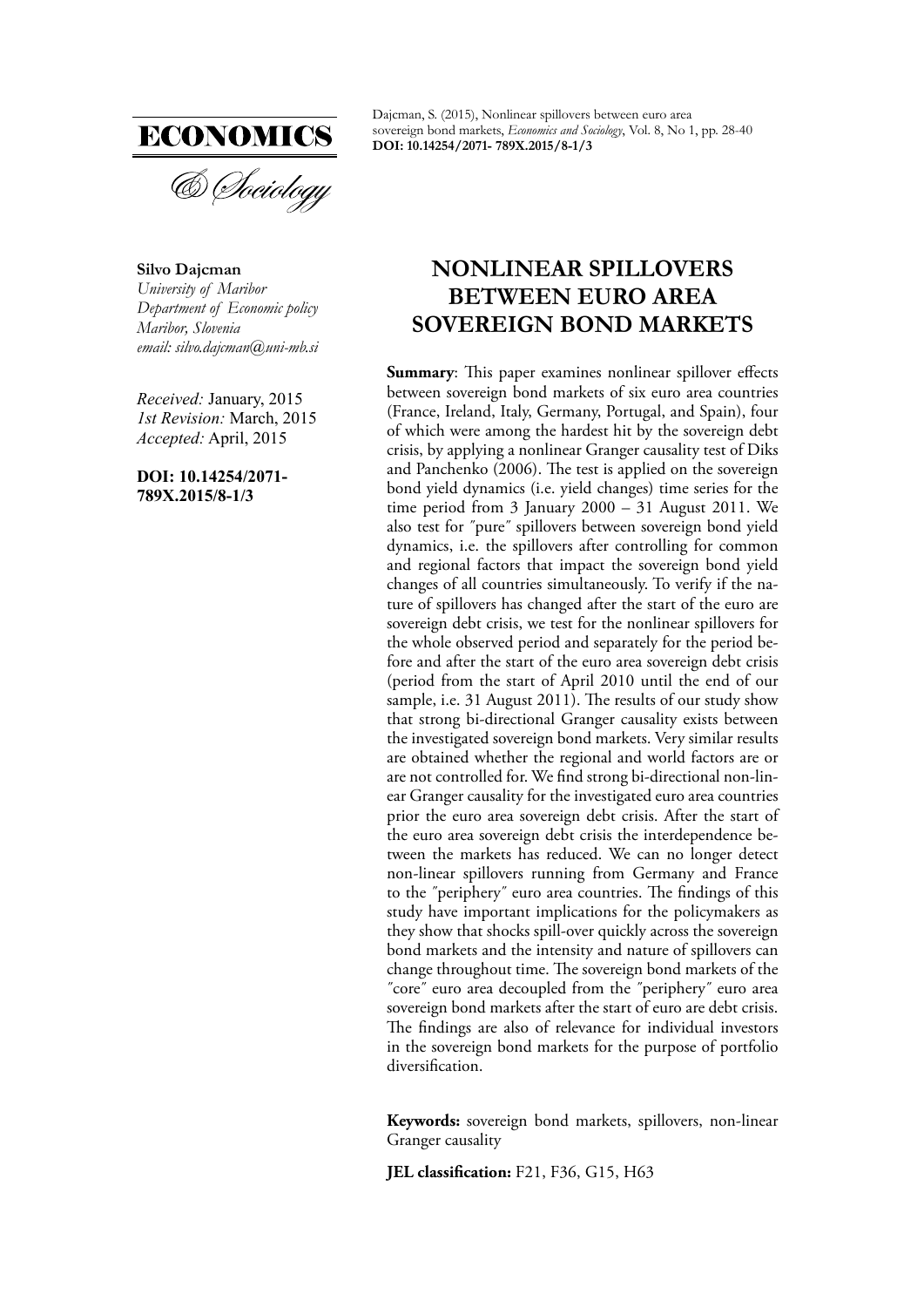# **Introduction**

Since the early 2010 euro area sovereign debt crisis has been on the top of the international, especially euro area economic policy agenda. The euro area sovereign debt crisis, triggered by mounting concerns about the public debt sustainability of Mediterranean countries and Ireland quickly spread across (i.e. spilled-over to) the euro area sovereign bond markets, thereby raising the question of public debt sustainability and management and the macroeconomic effects of the sovereign debt crisis. Prompted by financial market pressures, large-scale fiscal austerity measures have been announced in practically all monetary union member states.

The knowledge of the size and nature of exposure of sovereign bond to market spillovers can help policymakers gain insight into public financing constraints and the external risks faced by national economy and their economic agents (Metiu, 2011). This knowledge is relevant also for private financial market participant. Since the works of Markowitz (1952) and empirical evidence of Grubel (1968) financial practitioners adhere to international diversification in order to reduces total risk of their international portfolio(s). When spillovers occur, the dependence between the returns of assets increases and the advantages of international diversification of investment portfolio reduces (Ling and Dhesi, 2010). Rational investors shall respond to changing patterns in dependence by adjusting their portfolios (Savva and Aslanidis, 2010).

The most frequently applied methods in the literature on financial markets interdependence include the vector autoregressive (VAR) models, Granger causality tests (Malliaris and Urrutia, 1992, Gilmore and McManus, 2002), GARCH models (Tse and Tsui, 2002; Bae et al., 2003; Égert and Kočenda, 2010; Mazin et al., 2010; Dajcman, 2012), regime switching models (Garcia and Tsafack, 2009; Schwender, 2010), and wavelet analysis (Dajcman, 2013a). All of these assume linear dependence between the markets and might not capture real dependence, especially in the presence of extreme market movements.

One way to test for potential nonlinear spillovers between sovereign bond markets is to apply a nonlinear Granger causality test. The conventional approach of testing for Granger causality is to assume a parametric, linear time series model, which, however, have low power against certain nonlinear alternatives, like for instance the Hiemstra and Jones (1994) modified version of the Baek and Brock's (1992) test. This test can be used to detect nonlinear Granger-causal relationship between variables in the model, but as showed by Diks and Panchenko (2005, 2006) has certain weaknesses: it can severely over-reject if the null hypothesis of non-causality is true. Diks and Panchenko (2006) therefore proposed a new nonparametric test for Granger causality that will be in a short form presented in the paper. To our best knowledge, there are no empirical studies in the literature that used this method to test for nonlinear Granger causality (spillover) between sovereign bond markets.

This paper aims to test for the possible nonlinear spillover effects between sovereign bond markets of six euro area countries (France, Ireland, Italy, Germany, Portugal, and Spain), four of which were among the hardest hit by the sovereign debt crisis, by applying a nonlinear Granger causality test of Diks and Panchenko (2006). Germany and France are considered as countries of the euro area ˝core˝ zone, whereas other four countries were at the epicenter of the euro area sovereign debt crisis. The test is applied on the sovereign bond yield dynamics (i.e. yield changes) time series for the time period from 3 January 2000 – 31 August 2011. The existent empirical studies have confirmed that regional and global factors can influence domestic bond markets (Sgherri and Zoli, 2009; Schuknecht *et al.,* 2010; Favero and Missale, 2011; Claeys and Vašiček, 2012). We therefore test also for ˝pure˝ spillovers between sovereign bond yield dynamics, i.e. spillovers after common and regional factors that impact the sovereign bond yield changes of all countries simultaneously have been controlled for.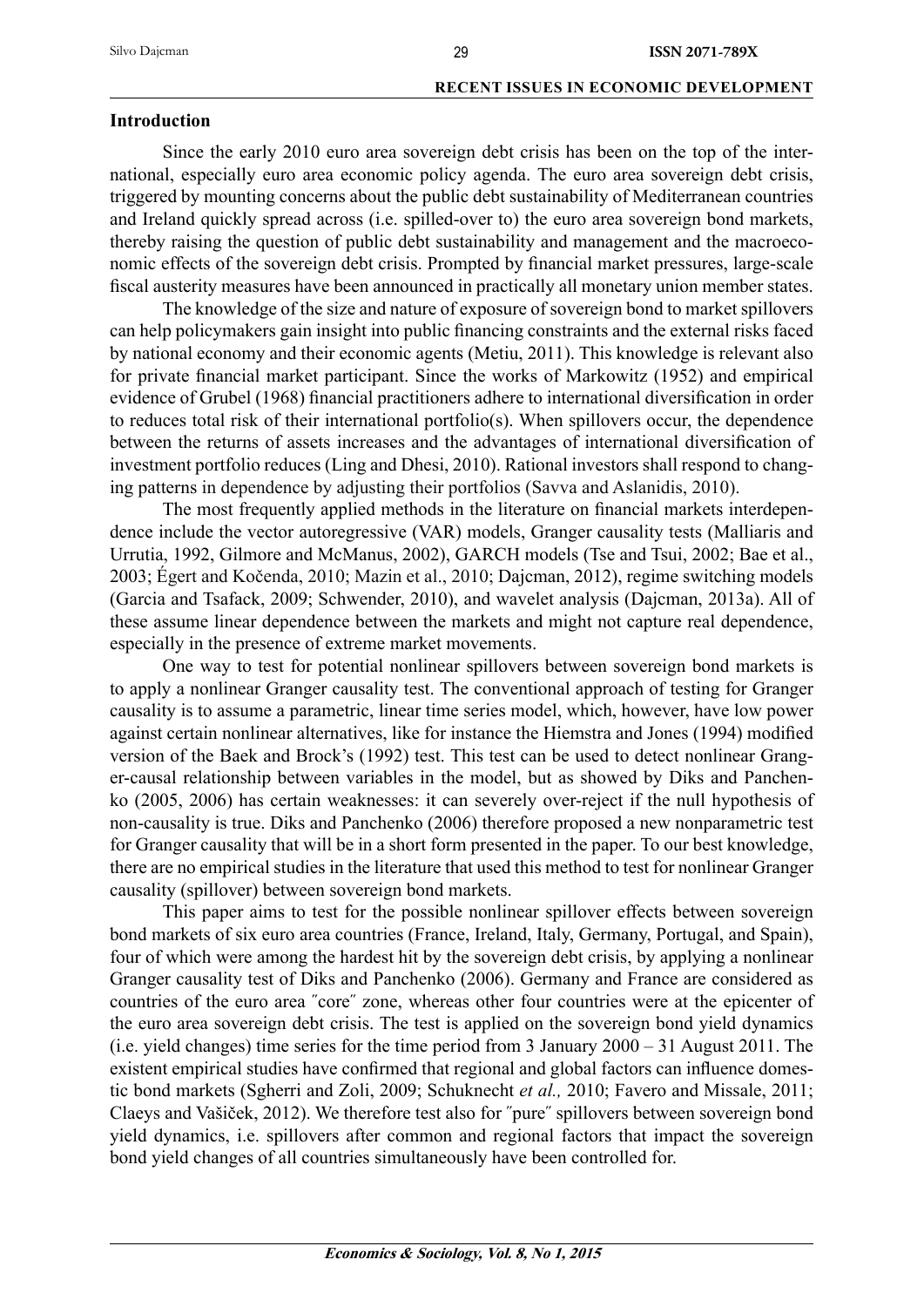In the literature related to this paper, Arezki et al. (2011) investigate whether there were spillover effects of sovereign rating news on European financial markets during the period 2007-2010. They find that sovereign rating downgrades have statistically and economically significant spillover effects both across countries and different segments of financial markets. Balli (2008) investigates the European government bond market integration. He finds that the level of integration has changed during the global financial crisis: while until the start of euro area crisis the sovereign bond markets of euro area seem integrated, during the financial crisis different responses of each euro market to the global shocks reveal that euro bond markets are not fully integrated. Cronefey and Cronon (2013) also find that the spillovers across the euro area sovereign bond markets changed during the sovereign debt crisis. Sgherri and Zoli (2009) in their paper concentrate on euro area sovereign risk premium differentials. They find that "they tend to comove over time and are mainly driven by a common time-varying factor, mimicking global risk repricing". From October 2008, however, they find that the euro area markets have become less integrated, as the investors became progressively more concerned about the potential fiscal implications of national financial sectors' fragilty and future debt dynamics. Claeys and Vašiček (2012) analyze spillovers between EU sovereign bond markets. Their results show that there is a lot of heterogeneity in the bilateral spillover sent and received between bond markets. Variance decomposition shows that spillovers are more important than domestic factors for all Eurozone countries. Unlike other studies, they find that spillovers have increased since 2007.

The nature of international dependence and the spillovers between sovereign bond markets in euro area might have changed after the sovereign debt crisis in the euro area erupted. Some countries were hit especially hard, with yields rising few percentage points above the pre-crisis levels (Greece, Portugal, Spain, Italy), whereas others were unaffected (the ˝core˝ euro area countries) or even benefited as their sovereign bonds became to be perceived as safe havens in period of market turmoil (German sovereign bonds). To verify if the nature of spillovers has changed after the start of the euro are sovereign debt crisis, we test for the nonlinear spillovers for the whole observed period and separately for the period before and after the start of the euro area sovereign debt crisis (period from the start of April 2010 until the end of our sample, i.e. 31 August 2011).

The paper is organized as follows. In the first section following Introduction, we describe the nonlinear Granger causality test of Diks and Panchenko (2006). In the Data and empirical results section we describe the data and provide the results of the econometric nonlinear Granger causality test. The Conclusion section concisely restates the main findings and its implications and provides some ideas for the future research.

### **Description of the method**

The paper applies a nonlinear Granger causality test to verify if the lagged value of one variable significantly explains the present value of another. To explain the method, let us assume that two stationary time series<sup>1</sup> are given, which in a scalar mode can be written as  $\{X_t, Y_t, t \geq 1\}^2$ . Variable *X* Granger causes variable *Y* if the former's past and current values statistically significantly predict future values the later. Let  $F_{X,t}$  and  $F_{Y,t}$  denote the information sets consisting of past observations of  $X_t$  and  $Y_t$  up to and including time  $t$  and  $\sim$  denote the equivalence in distribution.  $\{X_t\}$  Granger causes  $\{Y_t\}$  if for  $k \geq 1$ 

$$
(Y_{t+1},...,Y_{t+k})|(F_{X,t},F_{Y,t})\sim (Y_{t+1},...,Y_{t+k})|F_{X,t}.
$$
\n
$$
(1)
$$

<sup>&</sup>lt;sup>1</sup> In context of this article, this *would* be two time series of sovereign bond yield changes time series.

<sup>&</sup>lt;sup>2</sup> For the explanation of Granger causality test we follow Bekiros and Diks (2008) and Dajcman and Festić (2012).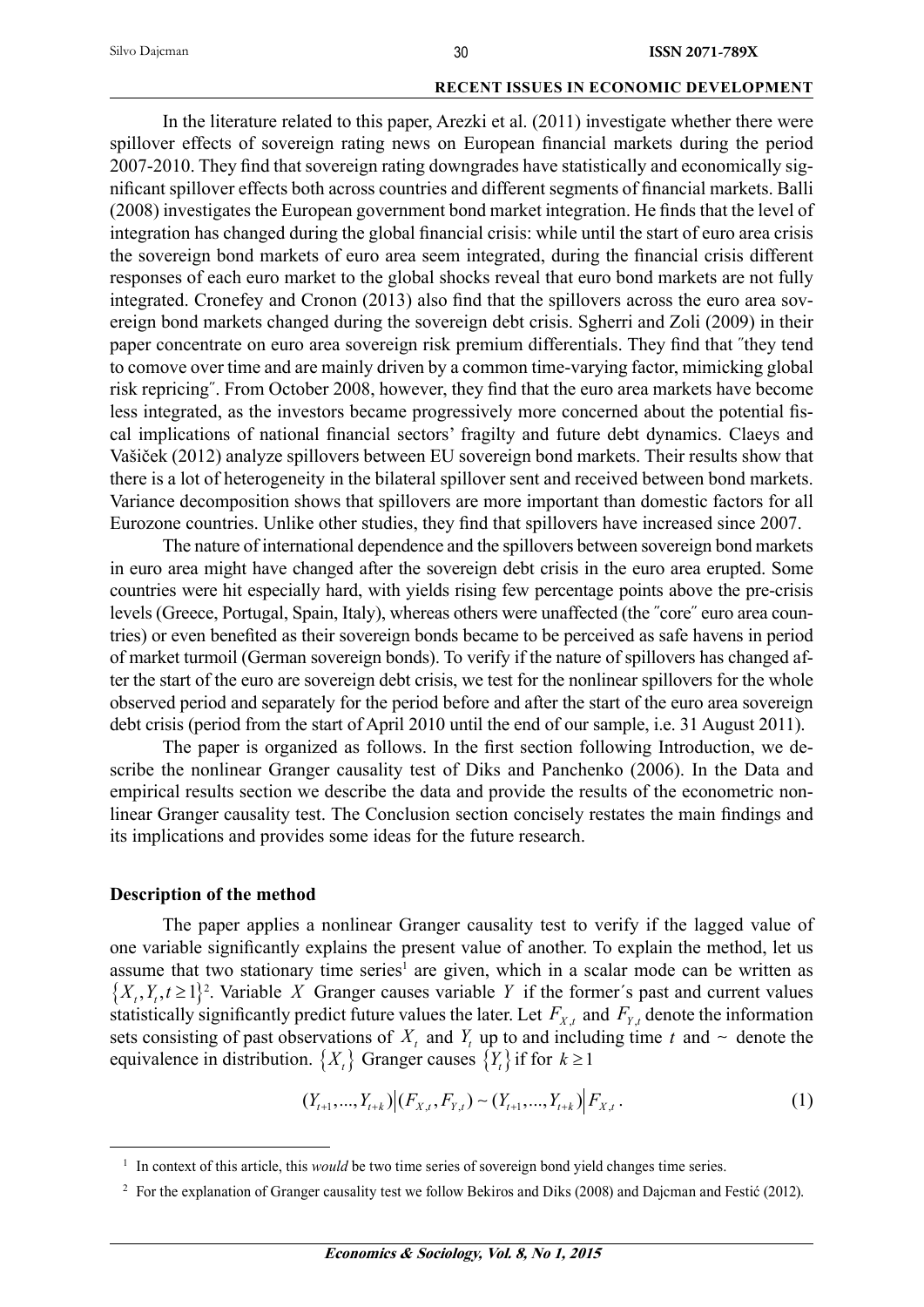To present a nonlinear nonparametric Granger causality test of Diks and Panchenko (2006), let us introduce delay vectors  $X_t^{l_X} = (X_{t-l_X+1},...,X_t)$  $I_t^{l_x} = (X_{t-l_x+1},...,X_t)$  and  $Y_t^{l_y} = (Y_{t-l_y+1},...,Y_t)$  $\chi_t^{l_y} = (Y_{t-l_y+1},..., Y_t), (l_x, l_y \ge 1).$ The Granger causality test consists of verifying that the past observations of  $X_t^{l_x}$  have no predictive power about  $Y_{t+1}$  (beyond that in  $Y_t^{l_Y}$ ):

$$
H_0: Y_{t+1} | (\mathbf{X}_t^{l_x}; \mathbf{Y}_t^{l_y}) \sim Y_{t+1} | \mathbf{Y}_t^{l_y} .
$$
 (2)

In a model with two stationary variables, equation (2) reduces to a null hypothesis statement about the invariant distribution of  $(X_t^{l_x}, Y_t^{l_y}, Z_t)$ , where  $Z_t = Y_{t+1}$ . Dropping the time index, and under condition  $l_x = l_y = 1$ , the conditional distribution of *Z* given  $(X, Y) = (x, y)$  is the same as that of *Z* given  $Y = y$ . Equation (2) can be also be written in terms of a ratio of joint probability density function

$$
\frac{f_{X,Y,Z}(x,y,z)}{f_Y(y)} = \frac{f_{X,Y}(x,y)}{f_Y(y)} \cdot \frac{f_{Y,Z}(y,z)}{f_Y(y)} .
$$
\n(3)

In their paper Diks and Panchenko (2006) prove that this reformulated  $H_0$  implies:

$$
q_{g} = E\left[ \left( \frac{f_{X,Y,Z}(X,Y,Z)}{f_{Y}(Y)} - \frac{f_{X,Y}(X,Y)}{f_{Y}(Y)} \frac{f_{Y,Z}(Y,Z)}{f_{Y}(Y)} \right) g(X,Y,Z) \right] = 0, \tag{4}
$$

where  $g(X, Y, Z)$  is a positive weight function. For weight function  $g(x, y, z) = f_Y^2(y)$  the function reduces to:

$$
q = E\Big[ f_{X,Y,Z}(X,Y,Z) f_Y(Y) - f_{X,Y}(X,Y) f_{Y,Z}(Y,Z) \Big] = 0.
$$

Let us now denote  $\hat{f}_W(W_i)$  a local density estimator of a  $d_W$ -variate random vector *W* at  $W_i$ . The local density estimator is defined as:

$$
\widehat{f}_W(W_i) = (2\varepsilon_n)^{-d_W} (n-1)^{-1} \sum_{j,j \neq i} I_{ij}^W,
$$
\n(5)

where  $I_{ij}^W = I(\Vert W_i - W_j \Vert < \varepsilon_n)$ ,  $I(\cdot)$  is indicator function and  $\varepsilon_n$  the bandwidth. The test statistic for the non-linear Granger causality test is:

$$
T_n(\varepsilon_n) = \frac{n-1}{n(n-2)} \cdot \sum_i (\widehat{f}_{X,Z,Y}(X_i, Z_i, Y_i) \widehat{f}_Y(Y_i) - \widehat{f}_{X,Y}(X_i, Z_i) \widehat{f}_{Y,Z}(Y_i, Z_i)).
$$
 (6)

Under condition  $l_x = l_y = 1$  and  $\varepsilon_n = C n^{-\beta} (C > 0, \frac{1}{4} < \beta < \frac{1}{3})$ , Diks and Panchenko (2006) show that the test statistic distribution is:

$$
\sqrt{n}\frac{(T_n(\varepsilon_n)-q)}{S_n} \longrightarrow N(0,1),\tag{7}
$$

where  $\longrightarrow$  denotes convergence in distribution and  $S_n$  is an estimator of the asymptotic variance of  $T(\cdot)$  (Diks and Panchenko, 2006).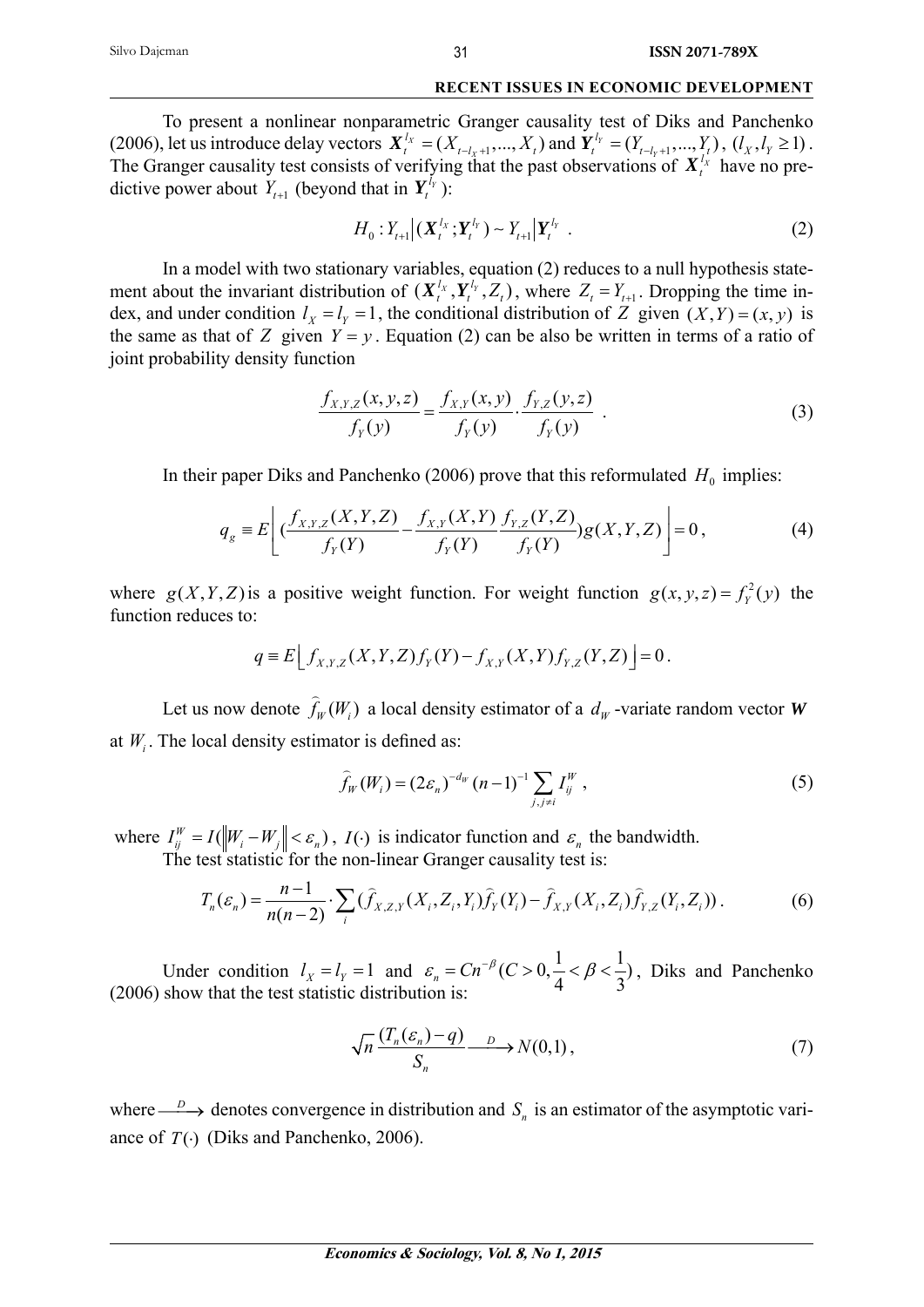In order to measure ˝pure˝ spillovers of sovereign bond yield changes (i.e. its dynamics) between sovereign bonds of different countries, it is important to identify common and regional factors that impact the sovereign bond yield changes of all countries simultaneously (see for instance Forbes and Rigobon (2002) or Dungey et al. (2005)). In order to control for serial correlation in sovereign bond yield changes and any exogenous Eurozone and global shocks we filter the sovereign bond yield changes of a particular country in a similar way that Forbes and Rigobon (2002) suggest (see also Dajcman, 2013b). The specification is:

$$
yc_{t} = \sum_{p=1}^{P} \phi_{p} y c_{t-p} + \sum_{k=1}^{K} (\alpha_{1k} i_{t-k}^{EZ} + \alpha_{2k} EUROSTOX X_{t-k} + \alpha_{3k} y c_{t-k}^{US} + \alpha_{4k} r_{t-k}^{US}) + \epsilon_{t},
$$
(8)

where is a sovereign bond yield change of the investigated country, is a Eurozone money market interest rate (3-month EURIBOR), is a 10-year U.S. Treasury note yield change, and a return of the Dow Jones Industrial index. and are the number of lags<sup>3</sup>. All variables are calculated as two-day rolling-average values in order to control for the fact of the different open hours of the markets on which the variables in the model are formed. The returns are in the local currency. Following Forbes and Rigobon (2002), five lags () are utilized in order to control for serial correlation and any within-week variation in trading patterns.

To test for the ˝pure˝ nonlinear spillovers between pairs of sovereign bond markets after controlling for regional and world factors, the residuals of equation (8) are used instead of sovereign bond yield changes.

## **Data and empirical results**

The daily bond yield changes (*yc*) were calculated from the yields (*y*) of central-government bonds (bullet issues) with 10 years maturity. Six euro area countries are considered: France, Ireland, Italy, Germany, Portugal, and Spain. Germany and France are considered as the countries of the euro area ˝core˝ zone, whereas other four countries were at the epicenter of the euro area sovereign debt crisis. The period of observation is common for all countries and extends from 3 January 2000 – 31 August 2011. Yield changes are calculated from yield as (as for instance in Durré and Pierre (2005) or Dajcman (2012)). Days with no trading in any of the observed markets were left out. The data for bond yields are from Denmark's central bank. Table 1 presents some descriptive statistics of the data.

Table 1 conveys that the greatest daily increases and reductions in sovereign bond yields were recorded in the "periphery" euro area countries. The greatest daily increase can be observed for the sovereign bonds of Portugal (a maximum of 30% reduction and 14.5 percent daily increase), followed by Ireland´s (a maximum daily fall of 21.5 percent, and a maximum daily increase of 8.46 percent), Spain´s (a maximum daily fall of 15.8 percent and maximum daily increase of 6.1 percent), and Italy´s sovereign bonds (a maximum daily fall of 14.1 percent and a maximum daily increase of 7.5 percent). The smallest daily changes of yields were recorded for sovereign bonds of France: a maximum daily fall of 4.9 percent and a maximum daily increase of 6 percent during the observed period. All series display significant leptokurtic behavior as

As a proxy for global economic developments the U.S. 10-year Treasury notes yields and Dow Jones Industrial Index returns are added (see, e.g., Forbes and Rigobon, 2002; Dungey et al., 2005; Metiu, 2011). The regional factors are added to capture the local financial market conditions: EUROSTOXX50 return and the EUROBOR 3-month money market rate. As there are interdependencies between different segments of financial markets, Dungey et al. (2007) argued that a particular segment of a financial market should not be studied in isolation.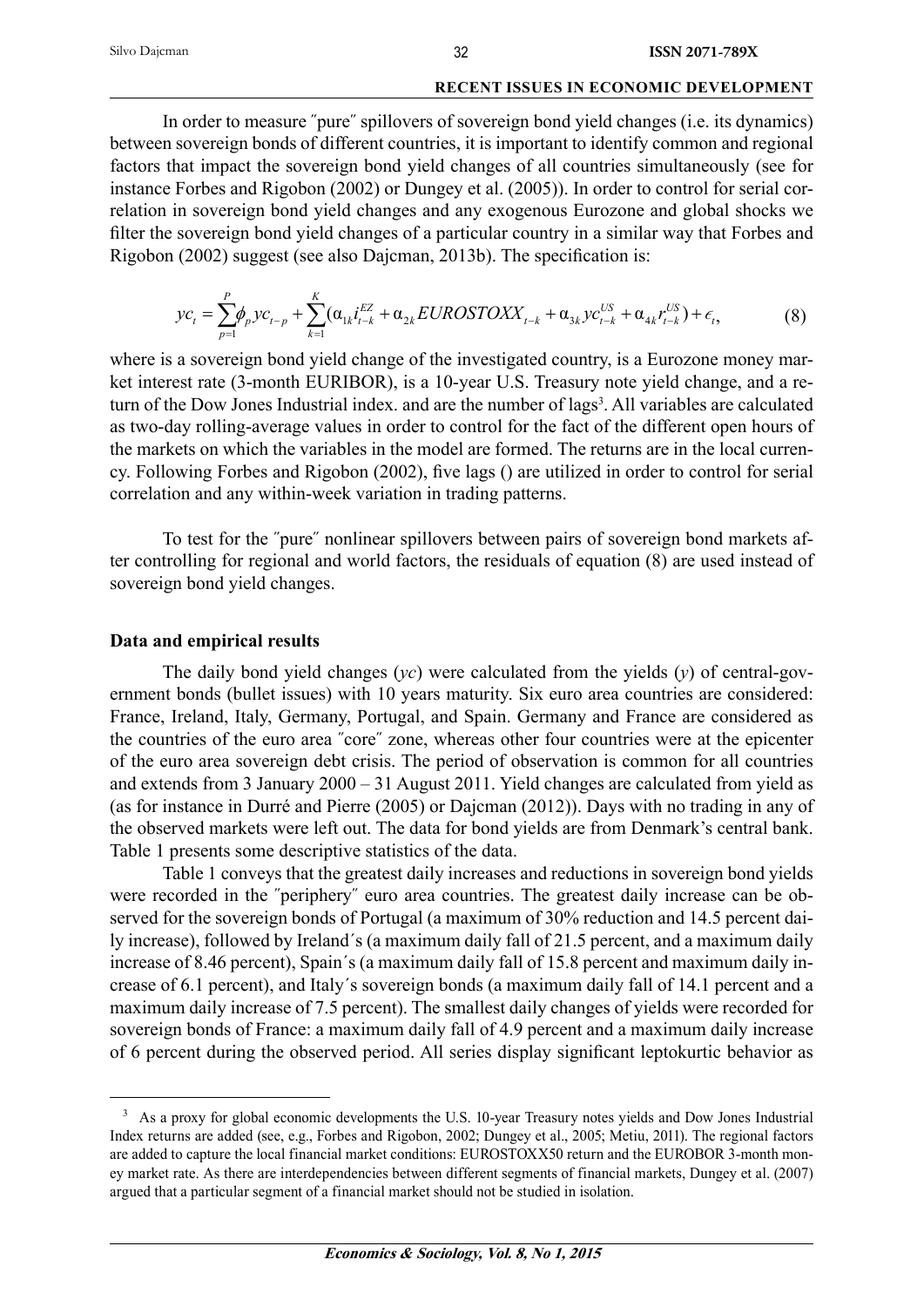evidenced by large kurtosis with respect to the Gaussian distribution. The Jarque-Bera test rejects the hypothesis of normal distribution for the observed time series.

|          | Period of obser-<br>vation         | Min        | Max     | Mean        | Std. devia-<br>tion | Skewness Kurtosis |         | Jarque-Bera<br>statistics |
|----------|------------------------------------|------------|---------|-------------|---------------------|-------------------|---------|---------------------------|
| France   | 3 January 2000 -<br>31 August 2011 | $-0.04921$ | 0.06003 | $-0.000220$ | 0.01059             | 0.1360            | 4.7921  | $407.3***$                |
| Ireland  | 3 January 2000 -<br>31 August 2011 | $-0.215$   | 0.08457 | 0.000139    | 0.01237             | $-1.3056$         | 38.1730 | 15,419.9***               |
| Italy    | 3 January 2000 -<br>31 August 2011 | $-0.1406$  | 0.07526 | $-0.000036$ | 0.00992             | $-0.6834$         | 19.7355 | 34,949.3***               |
| Germany  | 3 January 2000 -<br>31 August 2011 | $-0.07596$ | 0.07637 | $-0.000303$ | 0.01208             | 0.0345            | 6.3872  | 1,422.8***                |
| Portugal | 3 January 2000 -<br>31 August 2011 | $-0.3006$  | 0.1449  | 0.0002257   | 0.01358             | $-3.3664$         | 93.2459 | $1.015,175.3***$          |
| Spain    | 3 January 2000 -<br>31 August 2011 | $-0.1582$  | 0.06068 | $-0.000039$ | 0.01101             | $-1.2329$         | 23.6001 | 53,357.3***               |

Table 1. Descriptive statistics of bond yield changes

Notes: Jarque-Bera statistics: \*\*\* indicate that the null hypothesis (of normal distribution) is rejected at a 1% significance level.

*Source:* Own calculations.

The stationarity of bond yield changes was checked by the standard Augmented Dickey-Fuller (ADF) test and Kwiatkowski-Phillips-Schmidt-Shin (KPSS) tests and the "efficient" DF-GLS unit-root test of Elliott et al. (1996)<sup>4</sup> which is more powerful than the standard unit root tests. All the tests lead to conclusion of no unit root in the time series.

In order to evaluate how strong the markets are connected Pearson's correlation coefficients between the logarithmic bond yield changes were calculated (Table 2). Notably, the greatest correlation of bond yield changes in the observed period was achieved between the sovereign bond pairs of France-Germany, and Italy-Spain, while comovement between the yield changes of the sovereign bonds of Germany-Portugal was the smallest of all the investigated sovereign bond market pairs.

|          | France | Germany | Ireland | Italy  | Portugal | Spain |
|----------|--------|---------|---------|--------|----------|-------|
| France   |        |         |         |        |          |       |
| Germany  | 0.9214 |         |         |        |          |       |
| Ireland  | 0.5277 | 0.3906  |         |        |          |       |
| Italy    | 0.6856 | 0.5334  | 0.7063  |        |          |       |
| Portugal | 0.4690 | 0.3288  | 0.8089  | 0.6854 |          |       |
| Spain    | 0.6641 | 0.5286  | 0.7433  | 0.9048 | 0.7299   |       |

Table 2. Pearson's correlation between sovereign bond yield changes

Note: All the correlation coefficients are significantly different from zero.

*Source:* Own calculations.

The results on the nonlinear Granger causality when the regional and world factors are not controlled for (Table 3) show strong nonlinear causal relationships between the bond yield

<sup>&</sup>lt;sup>4</sup> The results are not presented in the paper but can be obtained from the author.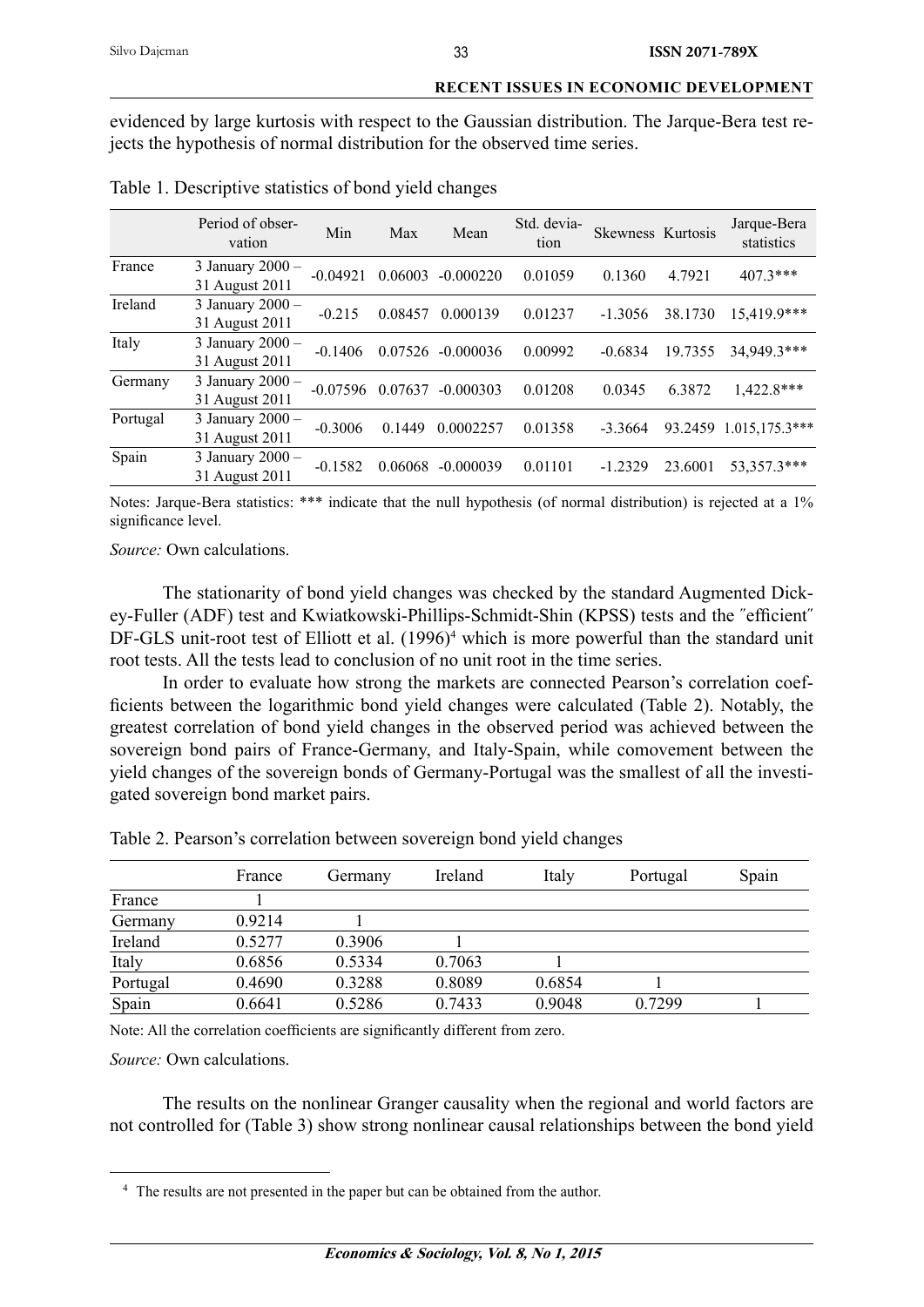changes of investigated euro area countries<sup>5</sup>. The results of this study thus confirm the findings of other existent studies (Sgherri and Zoli, 2009; Schuknecht*et al.*, 2010; Favero and Missale, 2011; Claeys and Vašiček, 2012). Whereas these studies detect strong linear spillovers between the sovereign bond markets, our study identifies also strong nonlinear spillovers between sovereign bond market dynamics.

Mostly, a strong feedback mechanism is identified, implying that shocks from one sovereign bond market spillover to the other and also the opposite. A one-way shock transmission in sovereign bond markets is identified only for the sovereign bond market pairs of Ireland-Italy and Italy-Portugal. Only a shock transmission from the Italian to Ireland's and to Portugal's sovereign bond market is identified, but not in the opposite direction.

|          | Ireland                                                               | <b>Italy</b> | Germany | Portugal                                                                                                                                                                                                                                                                                                                                                                                       | Spain                                                                   |
|----------|-----------------------------------------------------------------------|--------------|---------|------------------------------------------------------------------------------------------------------------------------------------------------------------------------------------------------------------------------------------------------------------------------------------------------------------------------------------------------------------------------------------------------|-------------------------------------------------------------------------|
| France   | $France \xrightarrow{1\%} Ireland$<br>$France \longleftarrow$ Ireland |              |         | $France \xrightarrow{5\%} Italy \qquad France \xrightarrow{1\%} Germany \qquad France \xrightarrow{1\%} Portugal \qquad France \xrightarrow{1\%} Spain$<br><i>France</i> $\leftarrow \frac{1\%}{1\%}$ <i>Italy France</i> $\leftarrow \frac{1\%}{1\%}$ <i>Germany France France Portugal France France France France France France France France France France France France France France</i> |                                                                         |
| Ireland  |                                                                       |              |         | <i>Ireland</i> $\frac{N_O}{N_O}$ <i>Italy Ireland</i> $\frac{1\%}{N_O}$ <i>Germany Ireland</i> $\frac{1\%}{N_O}$ <i>Portugal Ireland</i> $\frac{1\%}{N_O}$ <i>Spain</i><br>Ireland $\xi^{1\%}$ Italy Ireland $\xi^{1\%}$ Germany Ireland $\xi^{1\%}$ Portugal Ireland $\xi^{1\%}$ Spain                                                                                                        |                                                                         |
| Italy    |                                                                       |              |         | $Italy \xrightarrow{1\%} Germany$ Italy $\xrightarrow{1\%} Portugal$ Italy $\xrightarrow{1\%} Spanin$<br><i>Italy</i> $\leftarrow$ <sup>1%</sup> Germany <i>Italy</i> $\leftarrow$ <sup>No</sup> Portugal <i>Italy</i> $\leftarrow$ 5% Spain                                                                                                                                                   |                                                                         |
| Germany  |                                                                       |              |         | $Germanv \xrightarrow{1\%}$ Portugal $Germanv \xrightarrow{1\%}$ Spain<br>$Germany \xleftarrow{1\%}$ Portugal $Germany \xleftarrow{1\%}$ Spain                                                                                                                                                                                                                                                 |                                                                         |
| Portugal |                                                                       |              |         |                                                                                                                                                                                                                                                                                                                                                                                                | Portugal $\xrightarrow{1\%}$ Spain<br>Portugal $\xleftarrow{1\%}$ Spain |

Table 3. Nonlinear Granger causality test results – the world and regional factors not controlled for (observation period from 3 January 2000 – 31 August 2011)

Notes: The Granger causality direction is indicated by the direction of the arrow. The number above the arrow indicates the level of significance of rejection of the null of the Diks and Panchenko test. If no Granger causality is observed this is indicated by word No above the arrow. The parameters for the nonlinear Granger causality test is set according to Diks and Panchenko (2006): C=7.5 and  $\beta = 2/7$ , the bandwidth is  $\varepsilon_{2975} = 0.76$ .

*Source:* Own calculations.

The results on the nonlinear Granger causality when the regional and world factors are controlled for, i.e. when the residual sovereign bond yield changes of equation (8) are applied in the nonlinear Granger causality test of Diks and Panchenko (2006), also indicate strong nonlinear Granger causal relationships between the sovereign bond yields (Table 4).

 $5$  The non-linear causality was tested by the code of Diks and Panchenko (2006).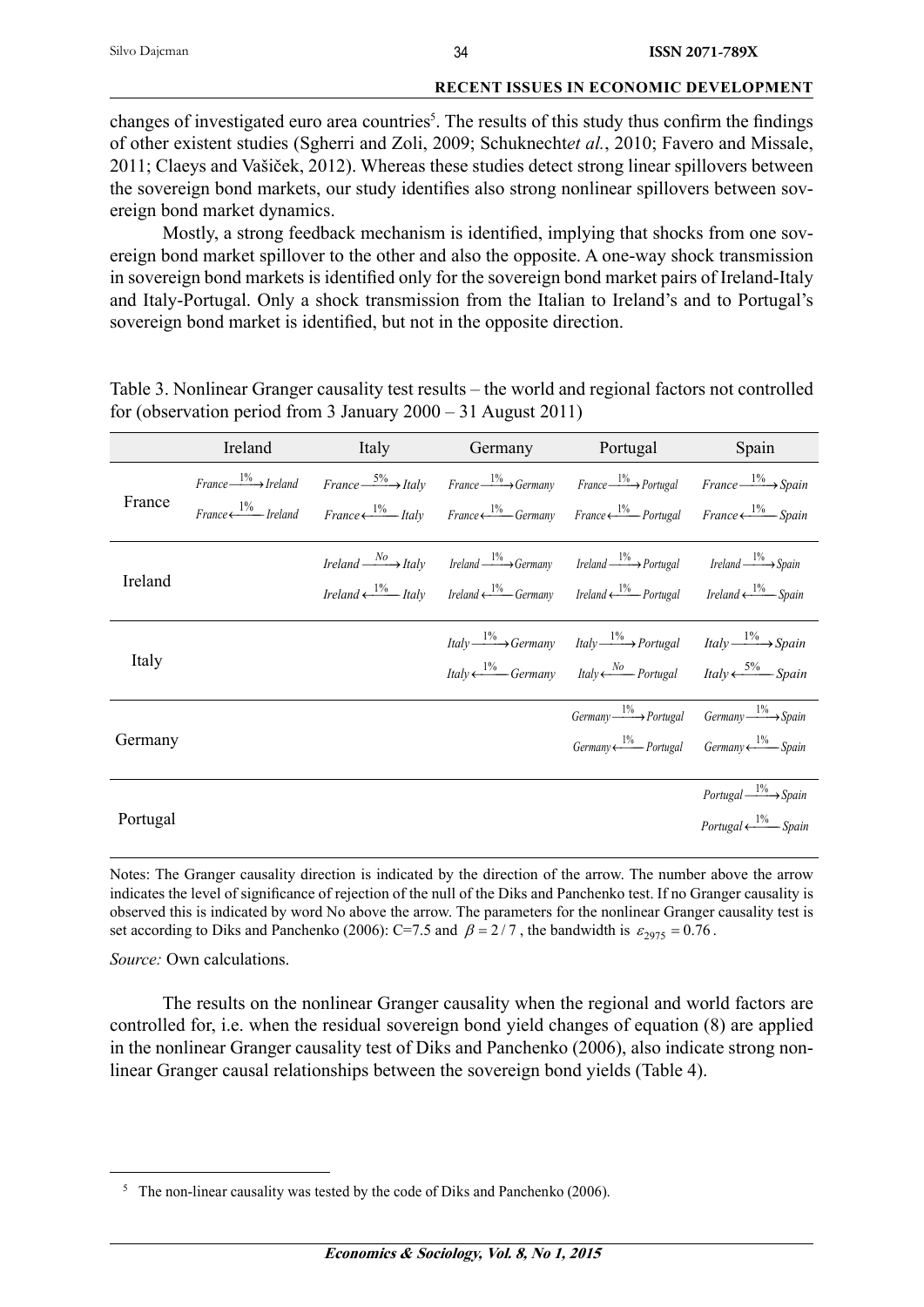|          | Ireland                            | Italy | Germany                                                                                                                                                                                                             | Portugal                                                                                                                                                       | Spain                                                                |
|----------|------------------------------------|-------|---------------------------------------------------------------------------------------------------------------------------------------------------------------------------------------------------------------------|----------------------------------------------------------------------------------------------------------------------------------------------------------------|----------------------------------------------------------------------|
|          | $France \xrightarrow{1\%} Ireland$ |       | $France \xrightarrow{1\%} Italy$ $Italy$ $France \xrightarrow{1\%} Germany$ $France \xrightarrow{1\%} Portugal$                                                                                                     |                                                                                                                                                                | $France \xrightarrow{1\%} Spain$                                     |
| France   | $France \longleftarrow$ Ireland    |       | $France \longleftarrow \frac{1\%}{}$ Italy $France \longleftarrow \frac{1\%}{}$ Germany                                                                                                                             | $France \leftarrow \frac{1\%}{1\%}$ Portugal France $\leftarrow \frac{1\%}{1\%}$ Spain                                                                         |                                                                      |
|          |                                    |       | <i>Ireland</i> $\xrightarrow{5\%}$ <i>Italy Ireland</i> $\xrightarrow{1\%}$ <i>Germany Ireland</i> $\xrightarrow{1\%}$ <i>Portugal Ireland</i> $\xrightarrow{1\%}$ <i>Spain</i>                                     |                                                                                                                                                                |                                                                      |
| Ireland  |                                    |       | <i>Ireland</i> $\leftarrow \frac{1\%}{1\%}$ <i>Italy Ireland</i> $\leftarrow \frac{1\%}{1\%}$ <i>Germany Ireland</i> $\leftarrow \frac{1\%}{1\%}$ <i>Portugal Ireland</i> $\leftarrow \frac{1\%}{1\%}$ <i>Spain</i> |                                                                                                                                                                |                                                                      |
|          |                                    |       |                                                                                                                                                                                                                     | <i>Italy</i> $\frac{1\%}{\longrightarrow}$ <i>Germany Italy</i> $\frac{1\%}{\longrightarrow}$ <i>Portugal Italy</i> $\frac{1\%}{\longrightarrow}$ <i>Spain</i> |                                                                      |
| Italy    |                                    |       |                                                                                                                                                                                                                     | <i>Italy</i> $\leftarrow$ <sup>1%</sup> Germany <i>Italy</i> $\leftarrow$ <sup>5%</sup> Portugal <i>Italy</i> $\leftarrow$ <sup>1%</sup> Spain                 |                                                                      |
| Germany  |                                    |       |                                                                                                                                                                                                                     | Germany $\frac{1\%}{1\%}$ Portugal Germany $\frac{1\%}{1\%}$ Spain                                                                                             |                                                                      |
|          |                                    |       |                                                                                                                                                                                                                     |                                                                                                                                                                | $Germany \xleftarrow{1\%}$ Portugal $Germany \xleftarrow{1\%}$ Spain |
|          |                                    |       |                                                                                                                                                                                                                     |                                                                                                                                                                | $Portugal \xrightarrow{1\%} Spain$                                   |
| Portugal |                                    |       |                                                                                                                                                                                                                     |                                                                                                                                                                | Portugal $\xleftarrow{1\%}$ Spain                                    |

Table 4: Nonlinear Granger causality test results when controlling for world and regional factors (observation period from 3 January 2000 – 31 August 2011)

Notes: The Granger causality direction is indicated by the direction of the arrow. The number above the arrow indicates the level of significance of rejection of the null of the Diks and Panchenko test. If no Granger causality is observed this is indicated by word No above the arrow. The parameters for the nonlinear Granger causality test is set according to Diks and Panchenko (2006): C=7.5 and  $\beta = 2/7$ , the bandwidth is  $\varepsilon_{2975} = 0.76$ .

*Source:* Own calculations.

It is interesting to note that now strong bi-directional spillovers between all pairs of sovereign bond markets are observed. Whereas when regional and world factors were not controlled for only a one-directional spillovers were detected between sovereign bond markets of Ireland-Italy and Italy-Portugal, now a significant (at a 5% level) bi-directional spillovers are identified.

As already noted, the nature of international dependence and the spillovers between sovereign bond markets in euro area might have changed after the sovereign debt crisis in the euro area erupted. To verify this, we test for the nonlinear spillovers separately for the period before the euro area sovereign debt crisis (period from the start of 2000 until the end March 2010) and separately for the period after the start of the euro area sovereign debt crisis (period from the start of April 2010 until the end of our sample, i.e. 31 August 2011)<sup>6</sup>.

The results for the first sub-period are presented in Table 5. We find that prior the sovereign debt crisis spillovers between the investigated sovereign bond markets were present. For all but one pair (namely, France-Ireland) we find significant nonlinear Granger causality. This implies that the sovereign bond markets (when yield dynamics is regarded) were fairly connected.

<sup>&</sup>lt;sup>6</sup> Greece requested EU and IMF for a bailout on April 23, 2010. The expectations of this event however culminated throughout the month.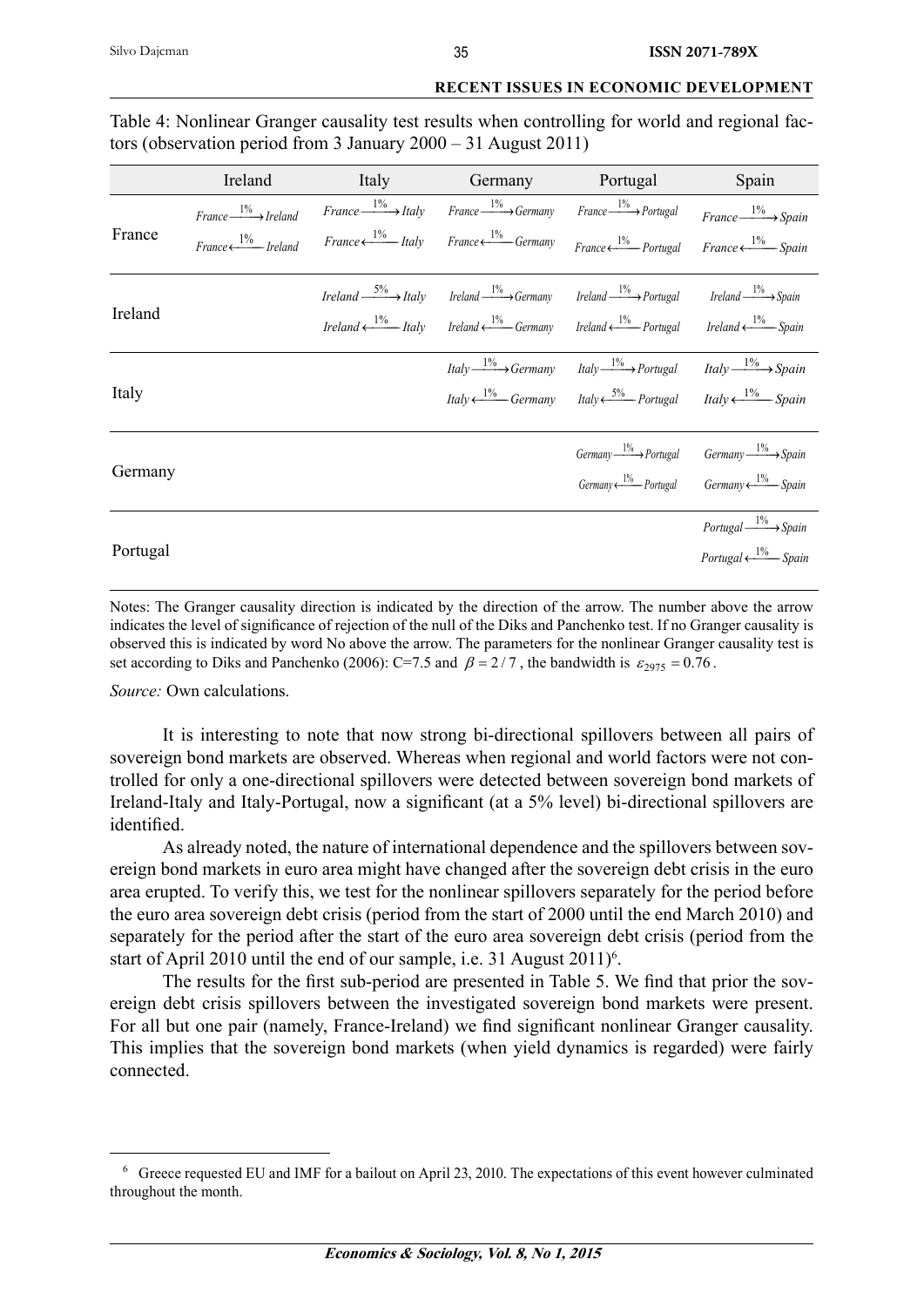|          | Ireland                                                               | <b>Italy</b> | Germany                                                                                                                                                                                                                                                                                                                                                                              | Portugal                                                                                                                                                                                                                                                                           | Spain                                                                                                                                          |
|----------|-----------------------------------------------------------------------|--------------|--------------------------------------------------------------------------------------------------------------------------------------------------------------------------------------------------------------------------------------------------------------------------------------------------------------------------------------------------------------------------------------|------------------------------------------------------------------------------------------------------------------------------------------------------------------------------------------------------------------------------------------------------------------------------------|------------------------------------------------------------------------------------------------------------------------------------------------|
| France   | $France \xrightarrow{1\%} Ireland$<br>$France \longleftarrow$ Ireland |              | $France \xrightarrow{1\%} Italy$ $France \xrightarrow{1\%} Germany$ $France \xrightarrow{1\%} Portugal$ $France \xrightarrow{5\%} Spain$<br>France $\xi^{5\%}$ Italy France $\xi^{1\%}$ Germany France $\xi^{1\%}$ Portugal France $\xi^{1\%}$ Spain                                                                                                                                 |                                                                                                                                                                                                                                                                                    |                                                                                                                                                |
| Ireland  |                                                                       |              | <i>Ireland</i> $\xrightarrow{5\%}$ <i>Italy Ireland</i> $\xrightarrow{1\%}$ <i>Germany Ireland</i> $\xrightarrow{1\%}$ <i>Portugal Ireland</i> $\xrightarrow{5\%}$ <i>Spain</i><br><i>Ireland</i> $\leftarrow$ <i>L</i> <sup>1%</sup> <i>Italy Ireland</i> $\leftarrow$ <i>Germany Ireland</i> $\leftarrow$ <i>Portugal Ireland</i> $\leftarrow$ <i>L</i> <sup>1%</sup> <i>Spain</i> |                                                                                                                                                                                                                                                                                    |                                                                                                                                                |
| Italy    |                                                                       |              |                                                                                                                                                                                                                                                                                                                                                                                      | <i>Italy</i> $\xrightarrow{1\%}$ <i>Germany Italy</i> $\xrightarrow{1\%}$ <i>Portugal Italy</i> $\xrightarrow{5\%}$ <i>Spain</i><br><i>Italy</i> $\leftarrow$ <sup>1%</sup> Germany <i>Italy</i> $\leftarrow$ <sup>1%</sup> Portugal <i>Italy</i> $\leftarrow$ <sup>1%</sup> Spain |                                                                                                                                                |
| Germany  |                                                                       |              |                                                                                                                                                                                                                                                                                                                                                                                      |                                                                                                                                                                                                                                                                                    | $Germany \xrightarrow{1\%}$ Portugal $Germany \xrightarrow{5\%}$ Spain<br>$Germany \xleftarrow{1\%}$ Portugal $Germany \xleftarrow{1\%}$ Spain |
| Portugal |                                                                       |              |                                                                                                                                                                                                                                                                                                                                                                                      |                                                                                                                                                                                                                                                                                    | $Portugal \xrightarrow{1\%} Spain$<br>Portugal $\xleftarrow{1\%}$ Spain                                                                        |

# Table 5: Nonlinear Granger causality during prior the sovereign debt crisis in euro area

Notes: The world and regional factors are controlled for. The observation period is from 3 January  $2000 - 31$ March 2010. The Granger causality direction is indicated by the direction of the arrow. The number above the arrow indicates the level of significance of rejection of the null of the Diks and Panchenko test. If no Granger causality is observed this is indicated by word No above the arrow. The bandwidth is  $\varepsilon = 0.79$ . See also the notes for Table 4.

*Source:* Own calculations.

Table 6 conveys the results of nonlinear Granger causality tests for the period of sovereign debt crisis in euro area. Clearly, the interdependence between the markets has reduced. The results are thus in line with those of Arezki et al. (2011), Balli (2008), Cronefey and Cronon, and Sgherri and Zoli (2009). We can no longer detect nonlinear spillovers running from Germany and France to the ˝periphery˝ euro area countries. The opposite is true, especially spillovers from Italy and Ireland to the ˝core˝ euro area were observed, whereas spillovers from the Portugal and Spain to the "core" of euro area are either not significant or not highly significant. A sort of "decoupling" of dynamics in the "core" from the "periphery" euro area sovereign bond markets can be observed.

The findings of this study have relevant implications for two groups of economic agents: economic policy makers and financial market investors. As the shocks in sovereign bond markets can swiftly spill-over from one to another country, economic policy that reassures confidence of investors in sovereign debt market is necessary in case of negative spillovers. The results for the two sub-periods show that the interdependence can change throughout time. The sovereign bond markets of the ˝core˝ euro area decoupled from the ˝periphery˝ euro area sovereign bond markets. While in the former the required yields to maturity decreased in the later they increased due to uncertainty about the sustainability of public debt. The measures that reassured the sovereign bond markets in the ˝periphery˝ therefore were appropriate.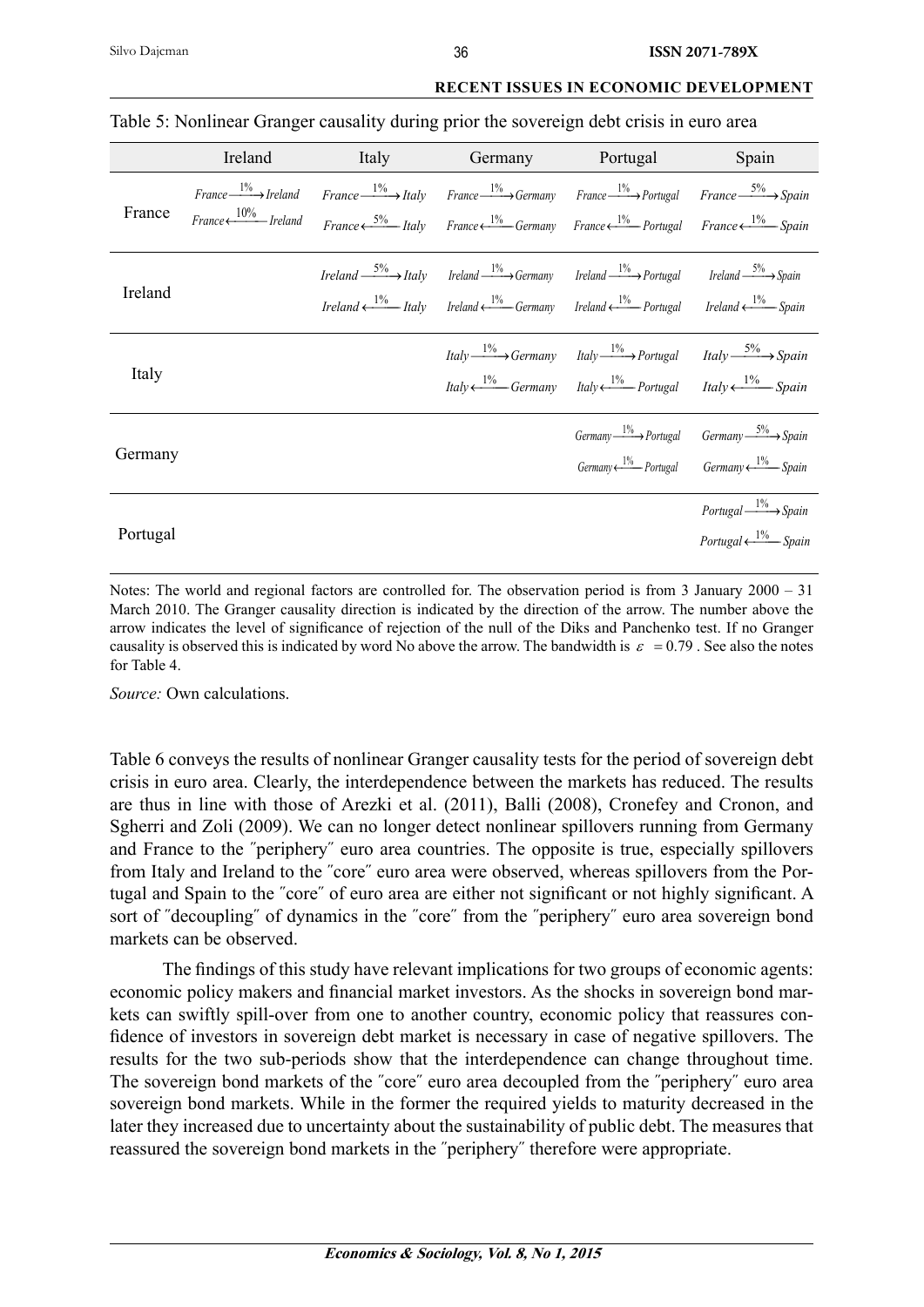|          | Ireland |  | Italy Germany Portugal                                                                                                                                                                                            | Spain                             |
|----------|---------|--|-------------------------------------------------------------------------------------------------------------------------------------------------------------------------------------------------------------------|-----------------------------------|
|          |         |  | $France \xrightarrow{10\%} Ireland$ $France \xrightarrow{No} Italy$ $Italy$ $France \xrightarrow{1\%} Germany$ $France \xrightarrow{No\%} Portugal$ $France \xrightarrow{No} Spanin$                              |                                   |
| France   |         |  | France $\leftarrow \frac{1\%}{1\%}$ Ireland France $\leftarrow \frac{1\%}{1\%}$ Italy France $\leftarrow \frac{1\%}{1\%}$ France $\leftarrow \frac{10\%}{1\%}$ Portugal France $\leftarrow \frac{5\%}{1\%}$ Spain |                                   |
|          |         |  | <i>Ireland</i> $\xrightarrow{5\%}$ <i>Italy Ireland</i> $\xrightarrow{1\%}$ <i>Germany Ireland</i> $\xrightarrow{10\%}$ <i>Portugal Ireland</i> $\xrightarrow{5\%}$ <i>Spain</i>                                  |                                   |
| Ireland  |         |  | <i>Ireland</i> $\xrightarrow{5\%}$ <i>Italy Ireland</i> $\xleftarrow{10\%}$ <i>Germany Ireland</i> $\xrightarrow{5\%}$ <i>Portugal Ireland</i> $\xrightarrow{5\%}$ <i>Spain</i>                                   |                                   |
|          |         |  | $Italy \xrightarrow{1\%} Germany$ $Italy \xrightarrow{No} Portugal$ $Italy \xrightarrow{1\%} Spain$                                                                                                               |                                   |
| Italy    |         |  | <i>Italy</i> $\leftarrow$ Mo Germany <i>Italy</i> $\leftarrow$ Mo Portugal <i>Italy</i> $\leftarrow$ <i>No</i> Spain                                                                                              |                                   |
|          |         |  | $Germany \xrightarrow{No}$ Portugal $Germany \xrightarrow{No}$ Spain                                                                                                                                              |                                   |
| Germany  |         |  | Germany $\xi$ and $\xi$ and $\xi$ are Dortugal Germany $\xi$ 5% Spain                                                                                                                                             |                                   |
| Portugal |         |  |                                                                                                                                                                                                                   |                                   |
|          |         |  |                                                                                                                                                                                                                   | $Portugal \xrightarrow{No} Spain$ |
|          |         |  |                                                                                                                                                                                                                   | Portugal $\xleftarrow{No}$ Spain  |

## Table 6: Nonlinear Granger causality during the sovereign debt crisis in euro area

Notes: The world and regional factors are controlled for. The observation period is from April 2010 until the end of our sample, i.e. 31 August 2011. The Granger causality direction is indicated by the direction of the arrow. The number above the arrow indicates the level of significance of rejection of the null of the Diks and Panchenko test. If no Granger causality is observed this is indicated by word No above the arrow. The bandwidth is  $\varepsilon = 1.404357$ . See also the notes for Table 4.

*Source:* Own calculations.

The findings of the paper also have important implications for the financial investors from the perspective of international portfolio management. A well accepted financial axiom states that international diversification reduces risk of a portfolio of financial investments. Therefore, spillovers between sovereign bond markets would diminish the advantage of international diversification. Investors that wish to maximize the risk-return profile of their internationally diversified portfolio should readjust their portfolio according to changes in return dynamics dependence of the portfolio constitutes. The portfolio diversification benefits in the second sub-period increased, however investors who entered the ˝periphery˝ sovereign bond markets at the start of the turmoil encountered capital losses as the required yields on ˝periphery˝ sovereign bonds increased.

# **Conclusion**

In this paper we have studied nonlinear Granger causal relationships (spillovers) between sovereign bond markets of six Eurozone markets (namely France, Ireland, Italy, Germany, Portugal, and Spain). Whereas the existent studies study linear interdependence between sovereign bond markets, we applied a novel nonparametric nonlinear Granger causal test of Diks and Panchenko (2006) that is robust to weakness of other existent nonlinear Granger causality tests. The test is applied on the sovereign bond yield dynamics (i.e. yield changes) time series for the time period from 3 January 2000 – 31 August 2011. We also tested for "pure" spillovers between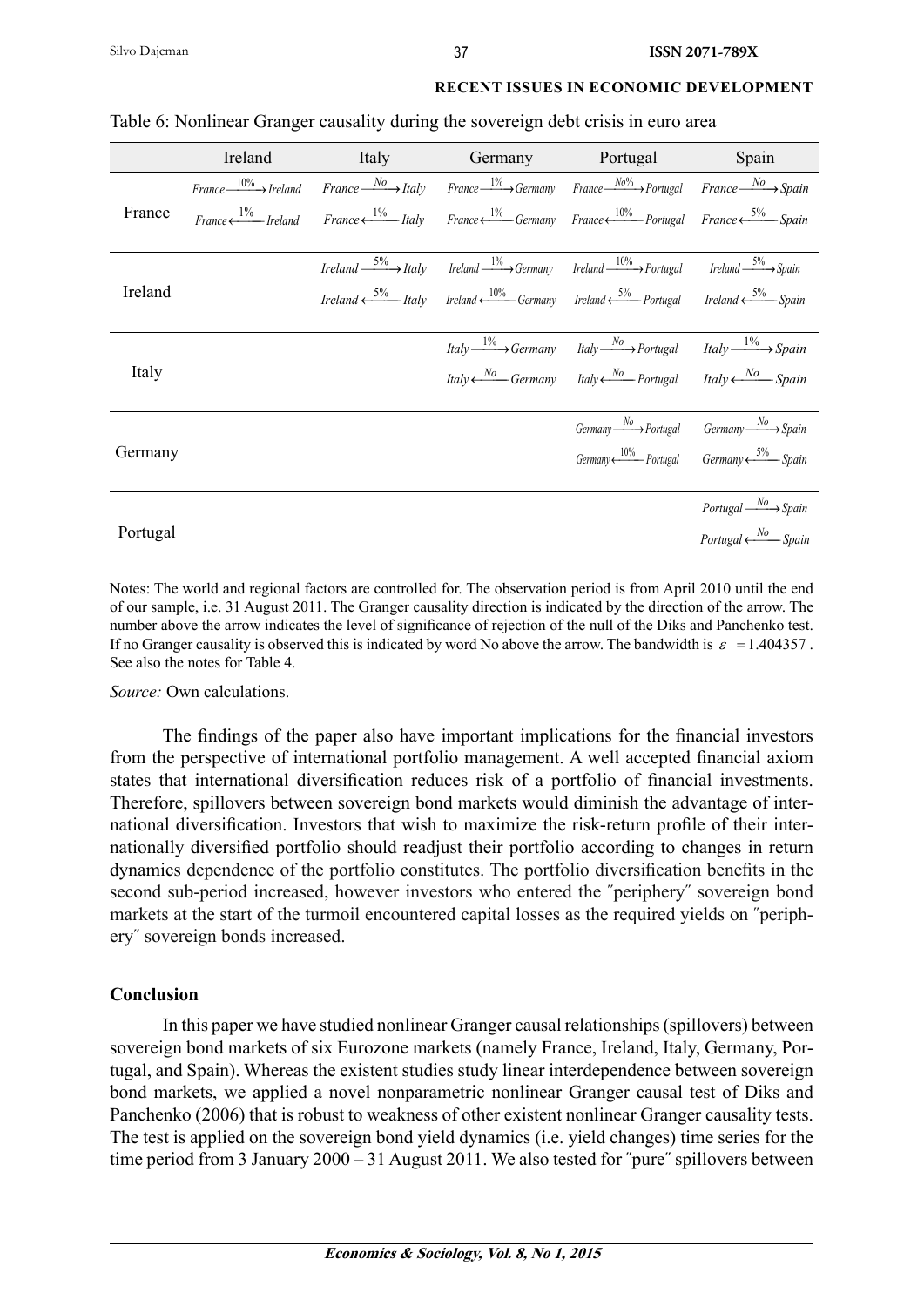sovereign bond yield dynamics, i.e. the spillovers after controlling for common and regional factors that impact the sovereign bond yield changes of all countries simultaneously.

We manage to show that strong bi-directional Granger causality existed between the investigated sovereign bond markets regardless whether the regional and world factors were controlled for. To verify if the nature of spillovers has changed after the start of the euro are sovereign debt crisis, we tested for the nonlinear spillovers separately for the period before the start of euro area sovereign debt crisis (period from the start of 2000 until the end March 2010) and separately for the period after the start of the euro area sovereign debt crisis (period from the start of April 2010 until the end of our sample, i.e. 31 August 2011). We found that the sovereign bond markets were fairly connected as for all but one pair (namely, France-Ireland) we fond significant nonlinear Granger causality. During the euro area sovereign debt crisis the interdependence between the markets reduced. Nonlinear spillovers running from Germany and France to the "periphery" euro area countries could no more be detected thus implying a sort of ˝decoupling˝ of dynamics in the ˝core˝ from the ˝periphery˝ euro area sovereign bond markets.

The findings of this study have important implications for the policymakers as they show that shocks spill-over quickly across the sovereign bond markets. As the shocks in sovereign bond markets can swiftly spill-over from one to another country, economic policy that reassures confidence of investors in sovereign debt market is necessary in case of negative spillovers. The results of this study have important implications also for investors in the investigated sovereign bond markets. The portfolio diversification benefits after the sovereign debt crisis in euro area started increased, however investors who entered the ˝periphery˝ sovereign bond markets.at the start of the turmoil encountered capital losses from their investments.

While we managed to show that the nonlinear Granger causality between the sovereign bond markets of euro area exists and that the nature of spillovers between sovereign bond markets may change through time, there are several possibilities to complement our research. There are certain other methodologies that would provide additional information on the interdependencies between the sovereign bond markets. For instance, asymmetric GARCH method could be used to analyze how the nature of interdependence changes in the periods of rising and decreasing yields. Furthermore, copula GARCH modelling could be used that also allows nonlinear modelling of dependence between sovereign bond markets. Wavelet method is another possible method that can be applied not just to analyze whether the dependence between markets changing through time, but also whether it is scale dependent.

#### **References**

- Arezki, R., C. Bertrand, and Amadou N. R. S. (2011), *Sovereign Rating News and Financial Markets Spillovers: Evidence from the European Debt Crisis*, IMF WOrking Paper 11/68.
- Bae, K.H., Karolyi, A. G., and Stulz, R. M. (2003), A new approach to measuring financial contagion, *The Review of Financial Studies*, Vol. 16, No. 13, pp. 717–763.
- Baek, E., and Brock, W. (1992), *A general test for non-linear Granger causality: bivariatemodel*. Working paper, Iowa State University and University of Wisconsin, Madison, WI.
- Balli, F. (2008), *Spillover Effects on Government Bond Yields in Euro Zone. Does Full Financial Integration Exist in European Government Bond Markets*, MPRA Working Paper 10162.
- Bekiros, D.S., Diks, G.H.C. (2008), The nonlinear dynamic relationship of exchange rates: Parametric and nonparametric causality testing, *Journal of Macroeconomics*, Vol. 30, No. 4, pp. 1641-1650.
- Claeys, P., and Vašiček, B. (2012), *Measuring Sovereign Bond Spillover in Europe and the Impact of Rating News*, Czech National Bank Working Paper No. 7.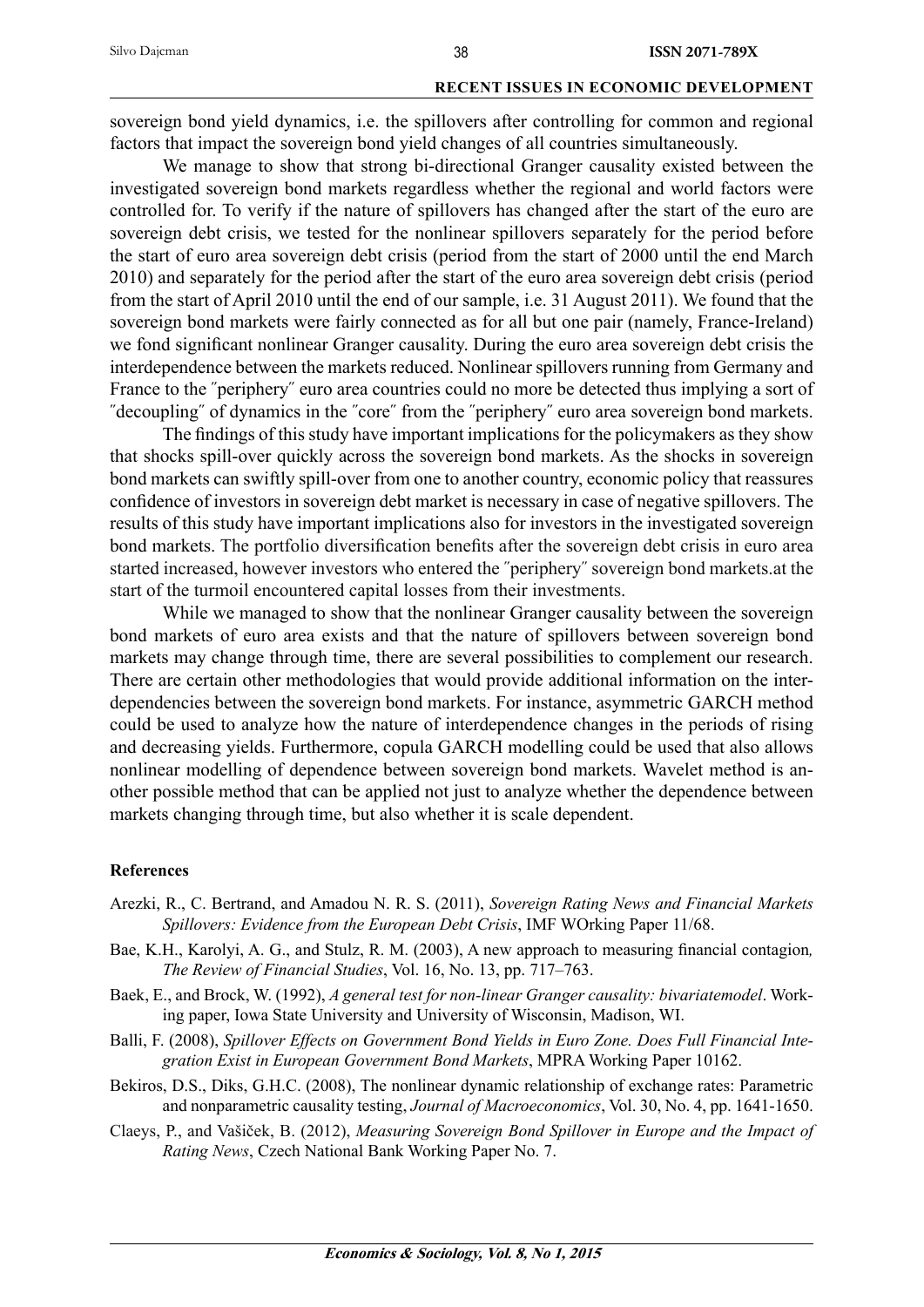- Conefrey, T., and Cronin, D. (2013), *Spillover in Euro Area Sovereign Bond Markets*, Central Bank of Ireland Technical Paper 05RT13.
- Dajcman, S. (2013a), Interdependence between some major European stock markets a wavelet lead/ lag analysis, *Prague Economic Papers*, 2013(1), pp. 28-50.
- Dajcman, S. (2012), Comovement between stock and bond markets and the 'flight-to-quality' during financial market turmoil – a case of the Eurozone countries most affected by the sovereign debt crisis of 2010–2011, *Applied Economics Letters*, Vol. 19, No. 17, pp. 1655-1662.
- Dajcman, S., and Festić, M. (2012), The interdependence of the stock markets of Slovenia, the Czech Republic and Hungary with some developed European stock markets – the effects of joining the European Union and the global financial crisis, *Romanian Journal of Economic Forecasting*, Vol. 15, No. 4, pp. 163-180.
- Dajcman, S. (2013), Forbes and Rigobon's method of contagion analysis with endogenously defined crisis periods – an application to some of Eurozone's stock markets, *Engineering Economics*, Vol. 24, No. 4, pp. 291-299.
- Diks, G.H.C., and Panchenko, V. (2005), A note on the Hiemstra-Jones test for Grangernoncausality, *Studies in Nonlinear Dynamics and Econometrics*, Vol.9, No. 2, pp. 1-7.
- Diks, G.H.C., and Panchenko, V. (2006), A new statistic and practical guidelines fornonparametric Granger causality testing, *Journal of Economic Dynamics & Control*,Vol*.* 30, No. 9-10, pp.1647- 1669.
- Dungey, M., Fry, R., Gonazlés-Hermosillo, B., and Martin, V. L. (2005), Empirical Modelling of Contagion: A review of Methodologies, *Quantitative Finance, Vol.* 5, No. 1, pp. 9-24.
- Dungey, M., and Martin, V. L. (2007), Unraveling financial market linkages during crises, *Journal of Applied Econometrics*, Vol. 22, No. 1, pp. 89-119.
- Durré, A., and Giot, P. (2005), *An international analysis of earnings, stock prices and bond yields*, European central bank working paper No. 515.
- **Égert, B.,** and Kočenda, E. (2010), Time-varying synchronization of European stock markets, *Empirical Economics*, Vol. 40, No. 2, pp. 393-407*.*
- Elliott, G. R., Rothenberg, T. J.,and J. H. Stock. (1996), Efficient tests for an autoregressive unit root, *Econometrica*, Vol. 64, pp. 813–836.
- Favero, C.A., and Missale, A. (2010), *EU Public Debt Management and Eurobonds*, EU Parliament Economic Policy Note.
- Forbes, K., Rigobon, R. (2002), No Contagion, Only Interdependence: Measuring Stock Market Co-movements, *Journal of Finance*, Vol. 57, No. 5, pp. 2223-61.
- Garcia, R., and Tsafack, G. (2009), *Dependence structure and extreme comovements in international equity and bond markets, CIRANO Scientific Paper 2009s-21.*
- Gilmore, G. C., and McManus, G. M. (2002), International portfolio diversification: US and Central European equity markets, *Emerging Markets Review*, Vol. 3, No. 1, pp. 69-83.
- Gravele, T., and Morley, J. (2006), Detecting shift-conftagion in currency and bond markets, *Journal of International Economics*, Vol. 28, No. 2, pp. 409-423.
- Grubel, H. (1968), Internationaly diversified portfolios: welfare gains and capital flows, *American Economic Review*, Vol. 58, No. 5, pp. 1299-1314.
- Hiemstra, C., and Jones, J.D. (1994), Testing for linear and nonlinear Granger causality inthe stock price-volume relation, *Journal of Finance*, Vol. 49, No. 5, pp. 1639-1664.
- Ling, X., and Dhesi, G. (2010),Volatility spillover and time-varying conditional correlation between the European and US stock markets, *Global Economy and Finance Journal*, Vol. 3, No. 2, pp. 148-164.
- Malliaris, A. G., and Urrutia, J. L. (1992), The international crash of October 1987: Causality tests, *Journal of Financial and Quantitative Analysis*, Vol. 27,No. 3, pp. 353-364.